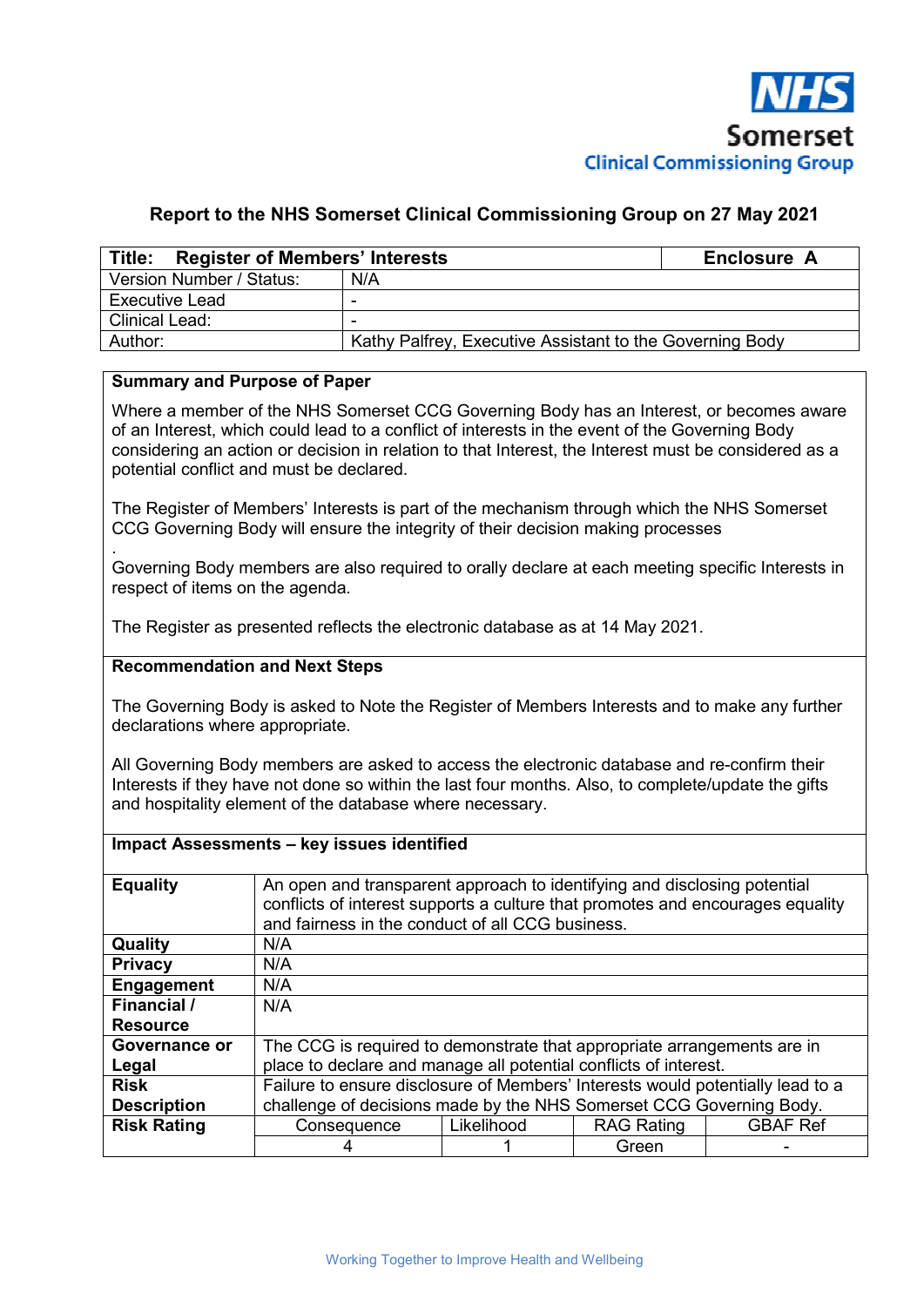

# **REGISTER OF INTERESTS**

# **Governing Body as at 21 May 2021**

| Last<br>name      | First<br>name | <b>Job Title</b>                                         | <b>Interest</b><br>Type           | <b>Description Of</b><br><b>Interest</b>                                                                   |            |            | From Date End Date Actions To Mitigate Risk                                          | ∣Last Sign<br>Off | <b>User</b><br><b>Committees</b>                                                                         |
|-------------------|---------------|----------------------------------------------------------|-----------------------------------|------------------------------------------------------------------------------------------------------------|------------|------------|--------------------------------------------------------------------------------------|-------------------|----------------------------------------------------------------------------------------------------------|
| Chidgey-<br>Clark | Jayne         | Non-Executive<br>Director,<br>Registered<br><b>Nurse</b> | Financial                         | Kent and Medway CCG<br>- Interim Adult<br>Safeguarding Consultant                                          | 23/09/2019 | 08/01/2021 | All Interests have been declared<br>in line with the Conflicts of<br>Interest Policy | 14/12/2020        | <b>Audit Committee</b><br>Governing Body<br>Quality and Safety<br>Committee<br>Remuneration<br>Committee |
|                   |               |                                                          | Financial                         | Spouse is Head of New<br>Models of Care and<br>Recovery at Royal<br><b>Cornwall Hospitals NHS</b><br>Trust | 12/10/2020 | 27/01/2021 |                                                                                      | 27/01/2021        |                                                                                                          |
|                   |               |                                                          | Financial                         | Director, JCC<br>Partnership Limited                                                                       | 07/12/2016 |            |                                                                                      | 16/05/2021        |                                                                                                          |
|                   |               |                                                          | Non-<br>financial<br>professional | Governing Body<br>nominated governor for<br>Somerset NHS<br><b>Foundation Trust</b>                        | 31/10/2017 |            |                                                                                      | 16/05/2021        |                                                                                                          |
|                   |               |                                                          | Financial                         | Kent and Medway CCG<br>Interim Safeguarding<br>Consultant                                                  | 09/01/2021 |            |                                                                                      | 16/05/2021        |                                                                                                          |
|                   |               |                                                          | Non-<br>financial                 | Somerset CCG<br>nominated Non-Execute<br>professional Director on Somerset<br><b>ICS Shadow Board</b>      | 30/06/2020 |            |                                                                                      | 16/05/2021        |                                                                                                          |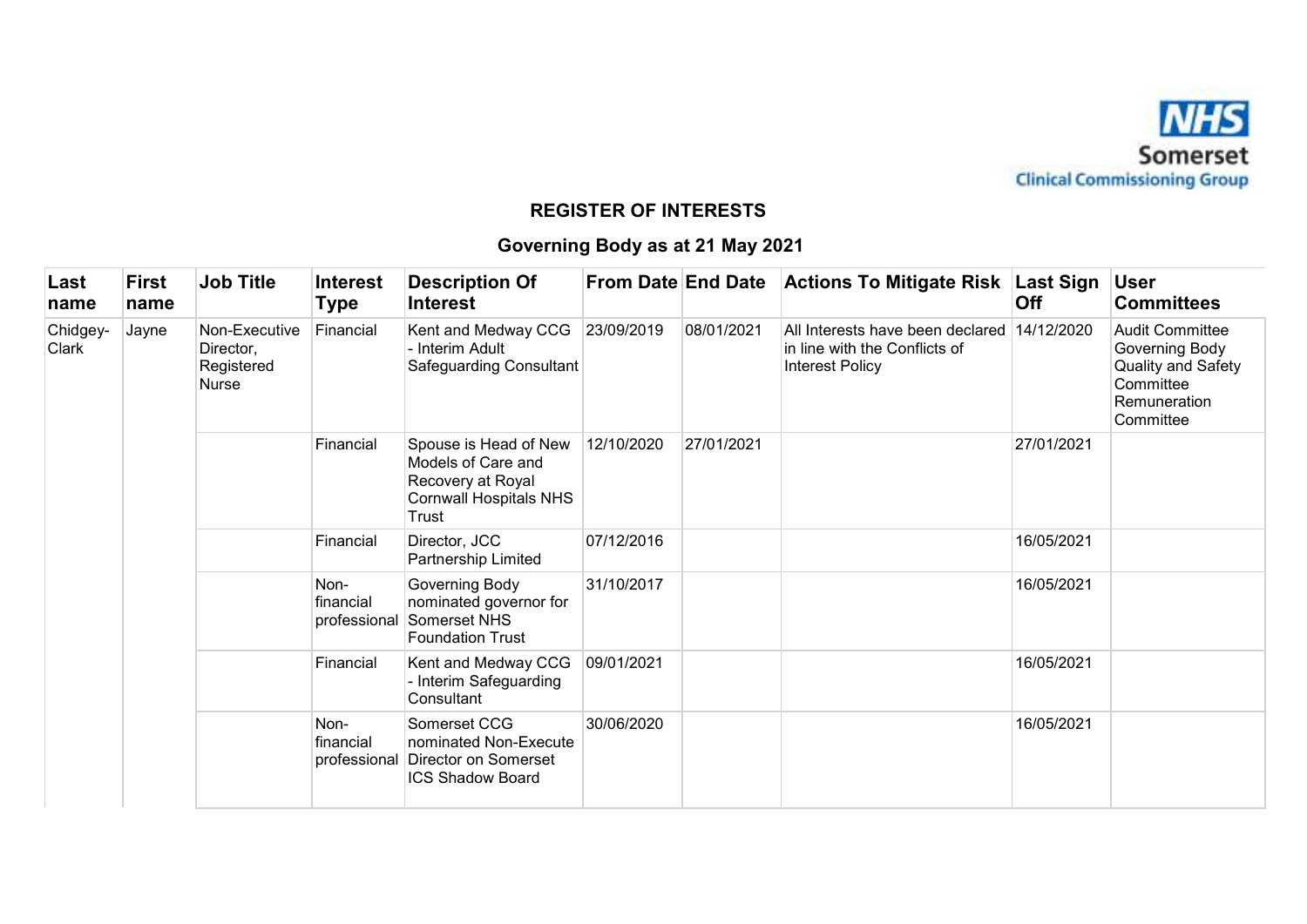|       |     |                           | Non-<br>financial<br>professional | Specialist Advisor to the 01/01/2017<br><b>Care Quality</b><br>Commission                                                |            |            | All Interests have been declared 16/05/2021<br>through Register of Interests<br>and at relevant meetings                                |            |                                                                                                                                                                       |
|-------|-----|---------------------------|-----------------------------------|--------------------------------------------------------------------------------------------------------------------------|------------|------------|-----------------------------------------------------------------------------------------------------------------------------------------|------------|-----------------------------------------------------------------------------------------------------------------------------------------------------------------------|
|       |     |                           | Financial                         | Spouse is Associate<br>Director COVID<br>vaccination programme<br>for Nottingham<br><b>University Hospitals</b><br>Trust | 27/01/2021 | 26/07/2021 |                                                                                                                                         | 16/05/2021 |                                                                                                                                                                       |
|       |     |                           | Financial                         | Spouse is Director and<br>Company Secretary,<br><b>JCC Partnership Limited</b>                                           | 07/12/2016 |            |                                                                                                                                         | 16/05/2021 |                                                                                                                                                                       |
| Evans | Lou | Non-Executive<br>Director | Non-<br>financial<br>professional | CCG nominated<br>Governor of Yeovil<br><b>District Hospital NHS</b><br><b>Foundation Trust</b>                           | 01/09/2017 |            | All Interests have been declared 16/05/2021<br>through Register of Interests<br>and at relevant meetings                                |            | <b>Audit Committee</b><br>Finance and<br>Performance<br>Committee<br>Governing Body<br><b>Primary Care</b><br>Commissioning<br>Committee<br>Remuneration<br>Committee |
|       |     |                           | Non-<br>financial<br>professional | NED Chair - Chrysalis<br>Supported Association<br>limited                                                                | 01/07/2019 |            |                                                                                                                                         | 16/05/2021 |                                                                                                                                                                       |
| Ford  | Ed  | Chair                     | Non-<br>financial<br>professional | CCG Member and Vice-<br>Chair of the Health and<br><b>Wellbeing Board</b>                                                | 07/12/2016 |            | All Interests have been<br>declared through registers of<br>interest and at relevant<br>meetings of CCG Governing<br>Body or committees | 13/05/2021 | <b>Clinical Executive</b><br>Committee<br>Finance and<br>Performance<br>Committee<br>Governing Body<br><b>Health and Well</b><br><b>Being Board</b>                   |
|       |     |                           | Financial                         | Family have been<br>ratified as Foster Carers<br>for Somerset County<br>Council                                          | 01/04/2019 |            |                                                                                                                                         | 13/05/2021 |                                                                                                                                                                       |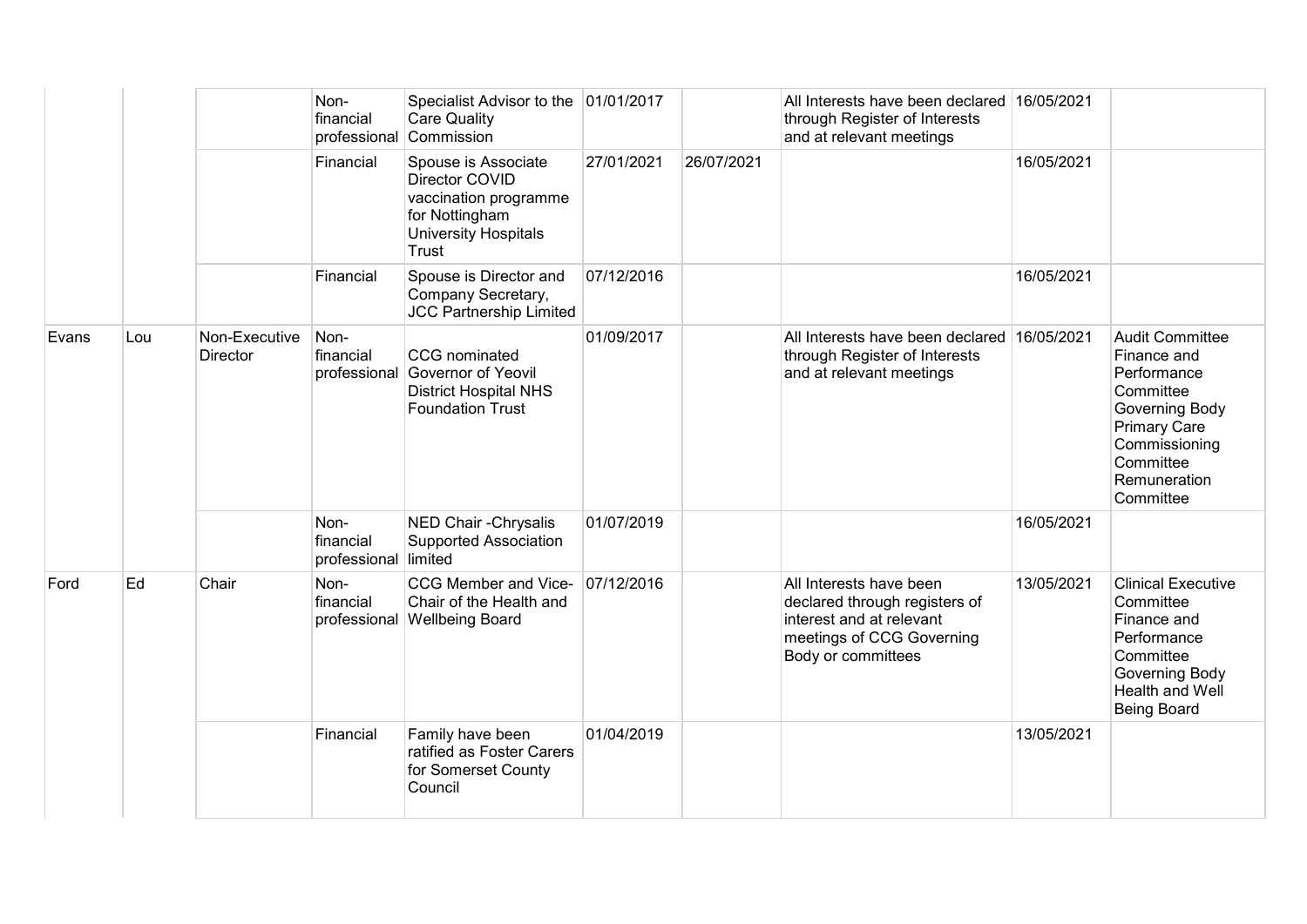|        |       | Chair                                                 | Non-<br>financial                          | First responder for<br>Somerset Accident<br>professional Voluntary Emergency<br>Service                                                                                                                   | 07/12/2016 |            | All Interests have been declared 13/05/2021<br>in line with the Conflicts of<br><b>Interest Policy</b> |            |                                                                                                                                     |
|--------|-------|-------------------------------------------------------|--------------------------------------------|-----------------------------------------------------------------------------------------------------------------------------------------------------------------------------------------------------------|------------|------------|--------------------------------------------------------------------------------------------------------|------------|-------------------------------------------------------------------------------------------------------------------------------------|
|        |       |                                                       | Non-<br>financial<br>professional          | GP Partners: 2 GP's<br>works in the Out of<br>Hours Service, one is a<br><b>Local Medical</b><br>Committee<br>representative and<br>another is the regional<br>NHSE and CCG clinical<br>lead for dementia | 07/12/2016 |            |                                                                                                        | 13/05/2021 |                                                                                                                                     |
|        |       |                                                       | Non-<br>financial<br>professional Practice | <b>Minehead Medical</b><br>Centre is a training                                                                                                                                                           | 07/12/2016 |            |                                                                                                        | 13/05/2021 |                                                                                                                                     |
|        |       |                                                       | Financial                                  | Partner at Minehead<br><b>Medical Centre</b>                                                                                                                                                              | 07/12/2016 |            |                                                                                                        | 13/05/2021 |                                                                                                                                     |
|        |       |                                                       | Financial                                  | Practice is a<br>Shareholder in Somerset<br>Primary Healthcare<br>Limited                                                                                                                                 | 07/12/2016 |            |                                                                                                        | 13/05/2021 |                                                                                                                                     |
|        |       |                                                       | Financial                                  | Wife is an employee of<br><b>Minehead Medical</b><br>Centre as a nurse and is<br>involved in providing<br>Covid vaccinations for<br><b>West Somerset PCN</b><br>and Somerset<br><b>Foundation Trust</b>   | 04/01/2021 |            |                                                                                                        | 13/05/2021 |                                                                                                                                     |
| Fozard | Basil | Non Executive<br>Director<br>Secondary<br>Care Doctor | Indirect                                   | Daughter - Darzi Fellow<br><b>NCL CAMHS STP</b>                                                                                                                                                           | 23/09/2020 | 23/09/2021 | All Interests have been declared 25/11/2020<br>in line with the Conflicts of<br><b>Interest Policy</b> |            | Governing Body<br><b>Primary Care</b><br>Commissioning<br>Committee<br>Quality and Safety<br>Committee<br>Remuneration<br>Committee |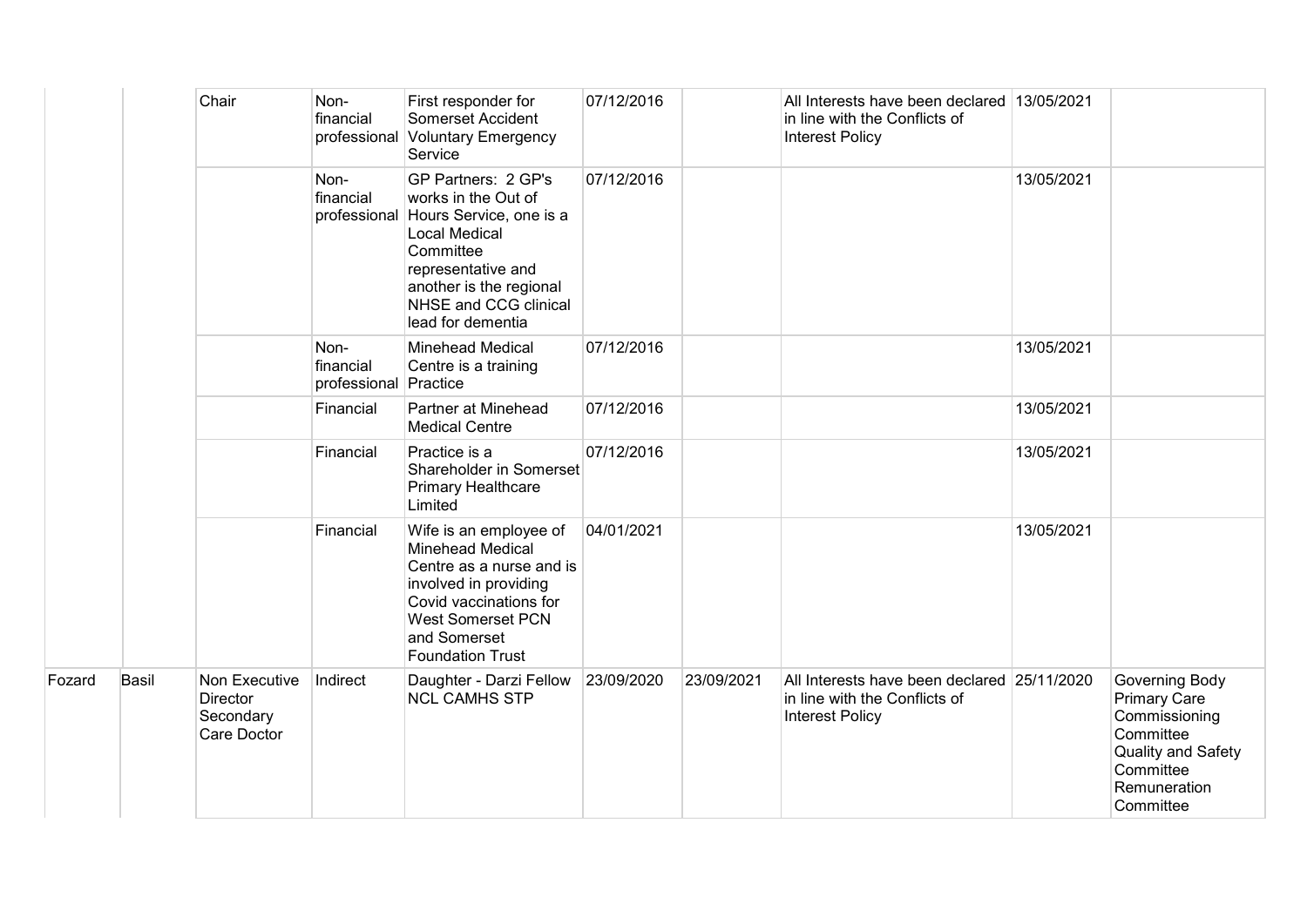|                  |       | Non Executive<br><b>Director</b><br>Secondary<br>Care Doctor     | Indirect                                  | Daughter GP NE<br>London                                                                                        | 02/01/2017 | 01/01/2022 | All Interests have been declared 25/11/2020<br>in line with the Conflicts of<br><b>Interest Policy</b> |            |                                                                                                                                                                            |
|------------------|-------|------------------------------------------------------------------|-------------------------------------------|-----------------------------------------------------------------------------------------------------------------|------------|------------|--------------------------------------------------------------------------------------------------------|------------|----------------------------------------------------------------------------------------------------------------------------------------------------------------------------|
|                  |       |                                                                  | Indirect                                  | Wife Mental Health Act<br><b>Panel Member Dorset</b><br><b>Healthcare University</b><br><b>Foundation Trust</b> | 02/01/2017 | 01/01/2022 |                                                                                                        | 25/11/2020 |                                                                                                                                                                            |
| Goodchild Judith |       | Chair<br>Healthwatch<br>Somerset                                 | Non-<br>financial<br>professional         | Public governor SFT                                                                                             | 31/05/2011 |            | Interests have been declared in<br>line with the Conflicts of Interest<br>Policy                       | 17/05/2021 | <b>FFMF Programme</b><br>Board<br>Governing Body,<br>Health and Well<br><b>Being Board</b><br><b>ICS Shadow Board</b><br><b>Primary Care</b><br>Commissioning<br>Committee |
| Grant            | Trudi | Director of<br><b>Public Health</b>                              | Non-<br>financial<br>professional         | <b>Employee of Somerset</b><br><b>County Council</b>                                                            | 01/11/2012 |            | All Interests have been declared 14/05/2021<br>in line with the Conflicts of<br><b>Interest Policy</b> |            | Governing Body                                                                                                                                                             |
|                  |       |                                                                  | Non-<br>financial<br>personal             | Partner's sister is<br>currently employed as a<br>school nurse in<br>Somerset.                                  | 01/09/2018 |            |                                                                                                        | 14/05/2021 |                                                                                                                                                                            |
|                  |       |                                                                  | Non-<br>financial<br>professional England | Visiting Professor,<br>University of the West of                                                                | 21/04/2021 |            |                                                                                                        | 14/05/2021 |                                                                                                                                                                            |
| Grey             | Wendy | Non Executive<br><b>Director</b><br>(Practice<br>Representative) | Indirect                                  | Sister is employed as a<br>solicitor by Battens<br>Solicitors in Sherborne                                      | 24/05/2019 | 21/08/2020 | Interest declared through<br>Register of Interests and at<br>relevant meetings                         | 27/02/2020 | Governing Body<br><b>Quality and Safety</b><br>Committee                                                                                                                   |
|                  |       |                                                                  | Financial                                 | Director of Gemini<br><b>Healthcare Consultancy</b><br>Ltd                                                      | 08/07/2019 |            |                                                                                                        | 16/12/2020 |                                                                                                                                                                            |
|                  |       |                                                                  | Financial                                 | Gemini Healthcare<br>Consultancy contracted<br>on a temporary basis by<br>NHSE to provide clincial              | 27/02/2020 |            |                                                                                                        | 16/12/2020 |                                                                                                                                                                            |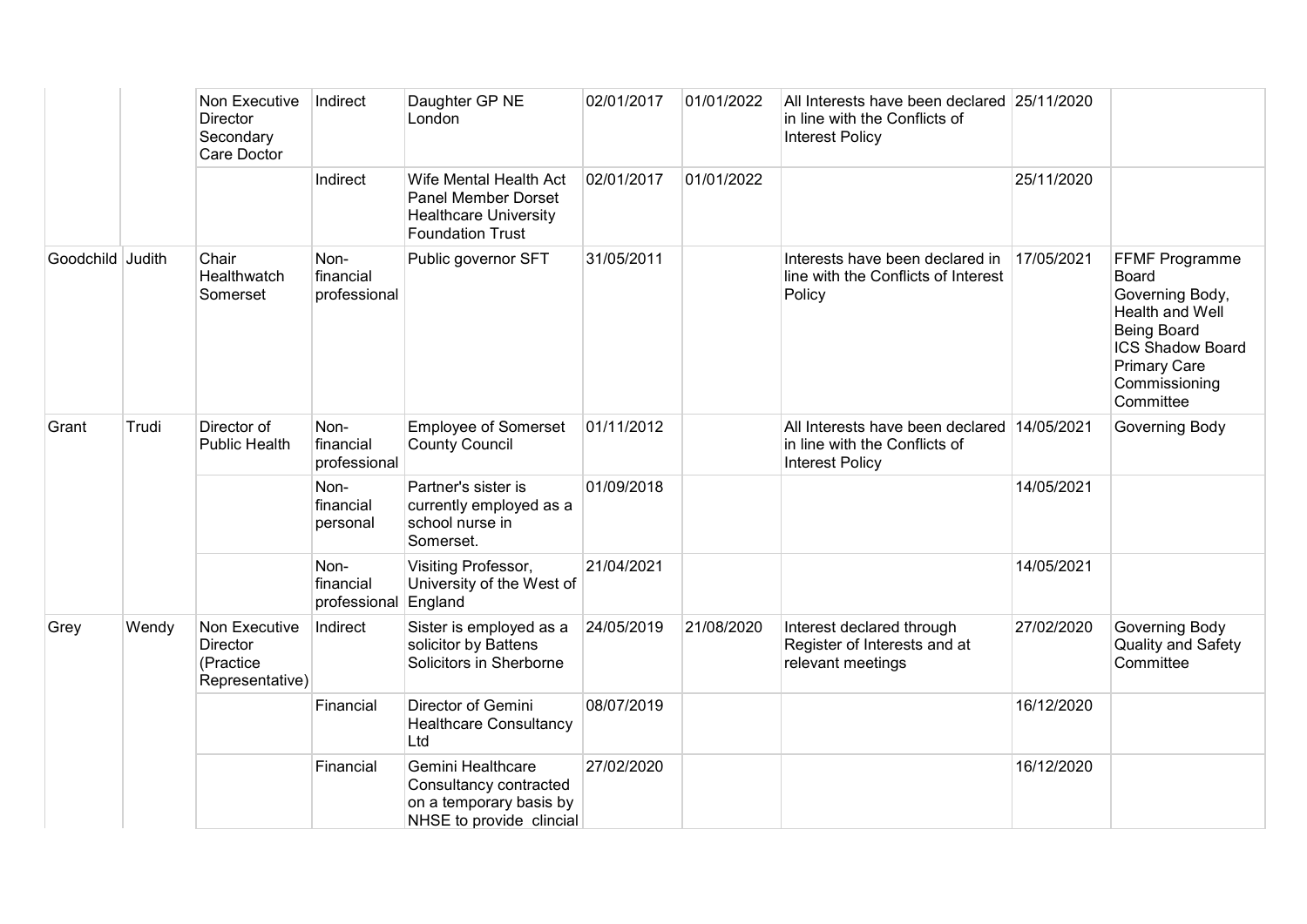|              |       |                                             |                                           | support re Infection<br>Control to the Regional<br>response to COVID-19                                                                            |            |                                                                                                        |            |                                                                                                                                                                                                                                                                                                                                   |
|--------------|-------|---------------------------------------------|-------------------------------------------|----------------------------------------------------------------------------------------------------------------------------------------------------|------------|--------------------------------------------------------------------------------------------------------|------------|-----------------------------------------------------------------------------------------------------------------------------------------------------------------------------------------------------------------------------------------------------------------------------------------------------------------------------------|
|              |       |                                             | Indirect                                  | Husband, Son and<br>Daughter in Law all<br>employed at Yeovil<br><b>District Hospital</b>                                                          | 24/05/2019 | Interest declared through<br>Register of Interests and at<br>relevant meetings                         | 16/12/2020 | Governing Body,<br>Quality and Safety<br>Committee                                                                                                                                                                                                                                                                                |
| <b>Hales</b> | Neil  | Director of<br>Commissioning                | Financial                                 | Owner/director -<br>Panacea Associates<br>Limited:<br>Healthcare consultancy<br>via which my interim<br>consulting assignments<br>are remunerated. | 18/12/2018 | All Interests have been declared 18/01/2021<br>in line with the Conflicts of<br><b>Interest Policy</b> |            | <b>Clinical Executive</b><br>Committee<br><b>Elective Care</b><br>Delivery Board<br>Finance and<br>Performance<br>Committee<br>Governing Body<br>Information<br><b>Governance Records</b><br>Management and<br><b>Caldicott Committee</b><br><b>Primary Care</b><br>Commissioning<br>Committee<br>Quality and Safety<br>Committee |
| Heard        | Maria | Programme<br>Director, Fit for<br>my Future | Non-<br>financial<br>professional Network | Non Exec Director South 04/05/2020<br><b>West Academic Science</b>                                                                                 |            | All Interests have been declared 18/05/2021<br>in line with the Conflicts of<br><b>Interest Policy</b> |            | <b>Clinical Executive</b><br>Committee<br>Governing Body                                                                                                                                                                                                                                                                          |
|              |       |                                             | Financial                                 | On secondment from<br>South, Central and West<br><b>Commissioning Support</b><br>Unit                                                              | 01/03/2019 |                                                                                                        | 18/05/2021 |                                                                                                                                                                                                                                                                                                                                   |
|              |       |                                             | Indirect                                  | Parent is a Community<br>Paediatric consultant<br>with Sussex Community<br>NHS FT                                                                  | 01/03/2019 |                                                                                                        | 18/05/2021 |                                                                                                                                                                                                                                                                                                                                   |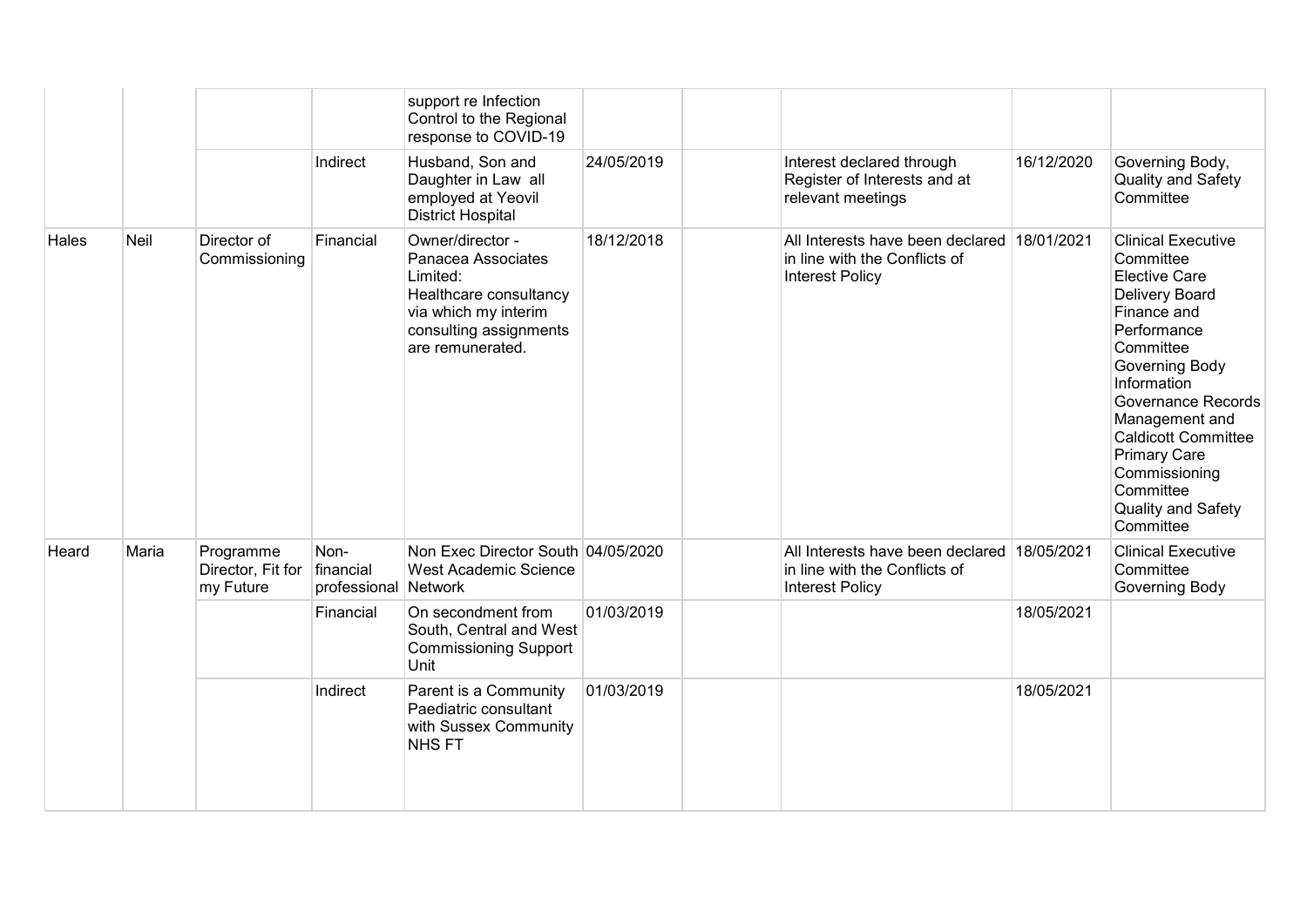| Heath | David  | Non-executive<br><b>Director</b>                          | Non-<br>financial                           | Board Member,<br><b>Solicitors Regulation</b><br>professional Authority (Since<br>December 2014)                                     | 01/05/2017 | 01/01/2021 | Interest declared through<br>Register of Interests and at<br>relevant meetings                         | 17/11/2020 | <b>Audit Committee</b><br>Governing Body<br><b>Primary Care</b><br>Commissioning<br>Committee<br>Remuneration<br>Committee                                                                                                                                                     |
|-------|--------|-----------------------------------------------------------|---------------------------------------------|--------------------------------------------------------------------------------------------------------------------------------------|------------|------------|--------------------------------------------------------------------------------------------------------|------------|--------------------------------------------------------------------------------------------------------------------------------------------------------------------------------------------------------------------------------------------------------------------------------|
|       |        |                                                           | Non-<br>financial<br>professional Standards | Chair of Microgeneration 01/01/2021<br><b>Certification Services</b>                                                                 |            |            |                                                                                                        | 29/01/2021 |                                                                                                                                                                                                                                                                                |
|       |        |                                                           | Non-<br>financial                           | Chair of Policy and<br>Public Affairs Board,<br>professional Institute and Faculty of<br>Actuaries                                   | 06/08/2018 |            |                                                                                                        | 29/01/2021 |                                                                                                                                                                                                                                                                                |
|       |        |                                                           | Non-<br>financial<br>professional           | Chair of Western Region 01/05/2017<br>and National Board<br>Member, Consumer<br><b>Council for Water (Since</b><br><b>July 2015)</b> |            | 28/02/2021 |                                                                                                        | 29/01/2021 |                                                                                                                                                                                                                                                                                |
|       |        |                                                           | Non-<br>financial<br>personal               | Vice-President, Frome & 01/09/2019<br><b>District Agricultural</b><br>Society                                                        |            | 01/09/2021 |                                                                                                        | 29/01/2021 |                                                                                                                                                                                                                                                                                |
| Henly | Alison | Director of<br>Finance,<br>Performance<br>and Contracting |                                             | Nil to declare                                                                                                                       |            |            | All Interests have been declared 04/05/2021<br>in line with the Conflicts of<br><b>Interest Policy</b> |            | <b>Audit Committee</b><br><b>Clinical Executive</b><br>Committee<br>Finance and<br>Performance<br>Committee<br>Governing Body<br>Non-Emergency<br><b>Patient Transport</b><br>Service (NEPTS)<br><b>Procurement Board</b><br><b>Primary Care</b><br>Commissioning<br>Committee |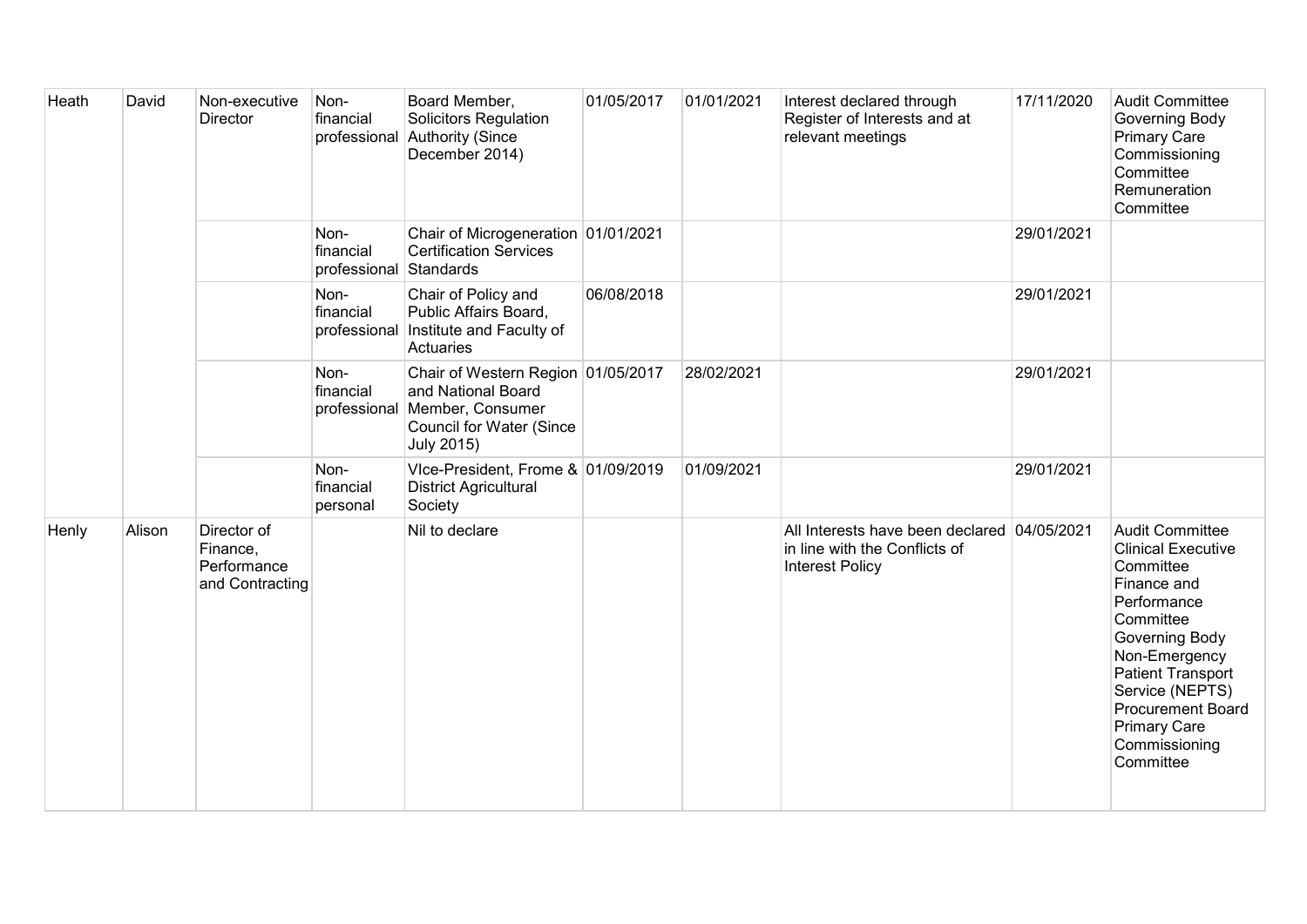| Janson             | Val     | Director of<br>Quality and<br>Nursing                            | Financial                         | I jointly own a children's 23/10/2019<br>nursery, Pepperbox<br>Nursery in Frome. I am<br>company secretary |            |            | All Interests have been declared 14/05/2021<br>in line with the Conflicts of<br><b>Interest Policy</b> |            | Governing Body<br>Quality and Safety<br>Committee                                                                                                     |
|--------------------|---------|------------------------------------------------------------------|-----------------------------------|------------------------------------------------------------------------------------------------------------|------------|------------|--------------------------------------------------------------------------------------------------------|------------|-------------------------------------------------------------------------------------------------------------------------------------------------------|
| Mann               | Trudi   | Non Executive<br><b>Director</b><br>(Practice<br>Representative) | Financial                         | Provide strategic<br>management support to<br>the Taunton & Area<br>Federation of GP<br><b>Practices</b>   | 01/10/2018 | 30/11/2020 | Interest declared through<br>Register of Interests and at<br>relevant meetings                         | 17/11/2020 | Finance and<br>Performance<br>Committee<br>Governing Body<br>Non-Emergency<br><b>Patient Transport</b><br>Service (NEPTS)<br><b>Procurement Board</b> |
|                    |         |                                                                  | Financial                         | Network Manager,<br><b>Taunton Central Primary</b><br><b>Care Network</b>                                  | 15/04/2020 |            |                                                                                                        | 14/05/2021 |                                                                                                                                                       |
|                    |         |                                                                  | Indirect                          | Sister in law is Deputy<br>Practice Manager at<br><b>Minehead Medical</b><br>Centre                        | 05/11/2019 |            |                                                                                                        | 14/05/2021 |                                                                                                                                                       |
|                    |         |                                                                  | Non-<br>financial<br>personal     | Volunteer with Royal<br><b>Voluntary Service</b>                                                           | 09/10/2019 | 14/05/2021 |                                                                                                        | 14/05/2021 |                                                                                                                                                       |
| Paine              | Grahame | Non executive<br>director                                        | Non-<br>financial<br>professional | Chair, WA Lab Global<br>Enterprise                                                                         | 01/03/2021 |            | All Interests have been declared 22/03/2021<br>in line with the Conflicts of<br><b>Interest Policy</b> |            | Finance and<br>Performance<br>Committee<br>Governing Body<br>Remuneration<br>Committee                                                                |
|                    |         | Non executive<br>director                                        | Non-<br>financial<br>professional | <b>Weston College</b>                                                                                      | 24/10/2019 |            |                                                                                                        | 22/03/2021 |                                                                                                                                                       |
| <b>RimmerJames</b> |         | Chief Executive Financial                                        |                                   | I am Senior Responbile<br>Officer for the shadow<br>Somerset Integrated<br>Care System                     | 01/10/2020 | 19/10/2020 | All Interests have been declared 19/10/2020<br>in line with the Conflicts of<br><b>Interest Policy</b> |            | <b>Clinical Executive</b><br>Committee<br>Governing Body<br>Health and Well<br><b>Being Board</b>                                                     |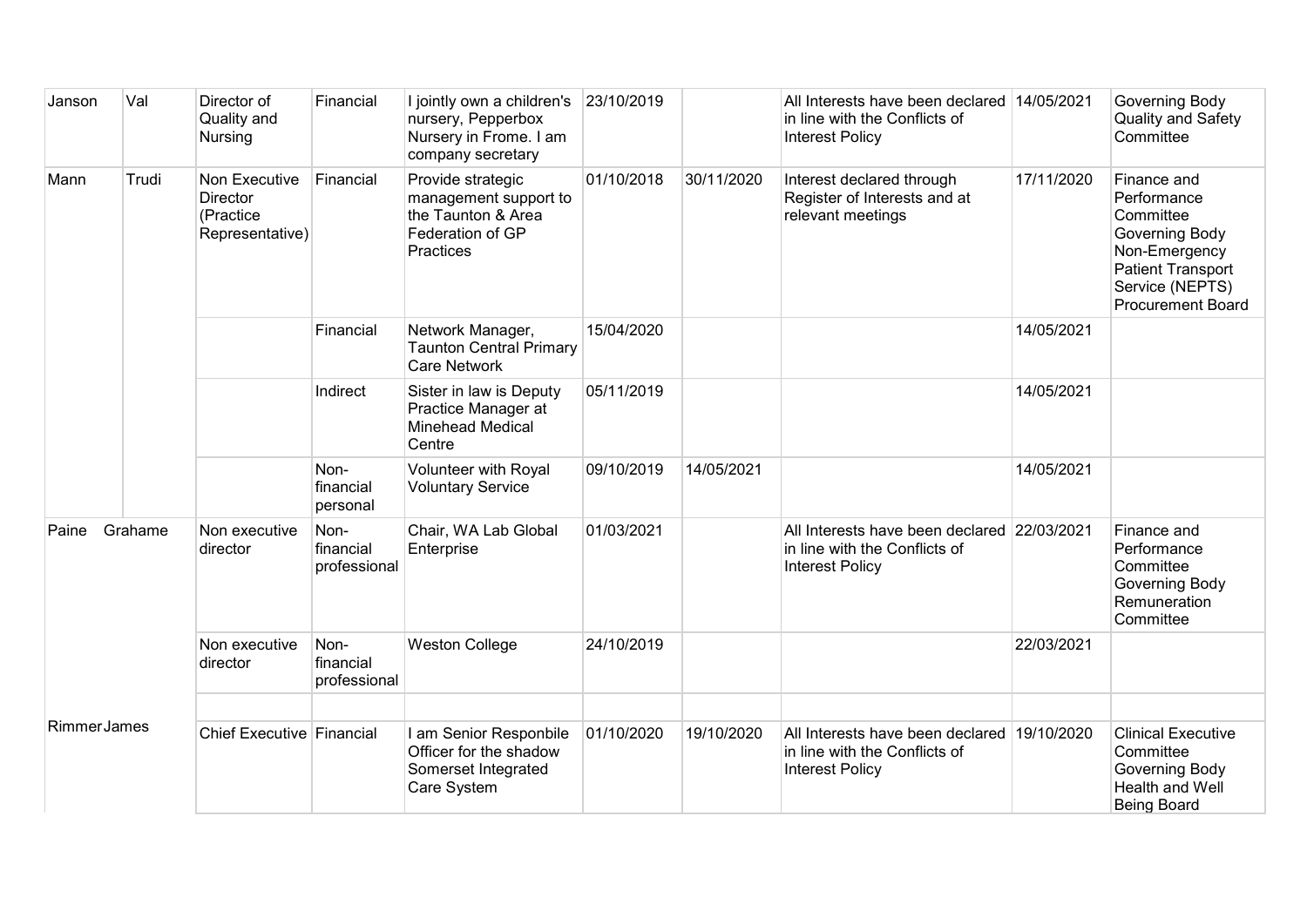|                      |                                            |                                                                                                                                                                                      |            |            |                                                                                  |            | Information<br>Governance Records<br>Management and<br><b>Caldicott Committee</b><br>Remuneration<br>Committee |
|----------------------|--------------------------------------------|--------------------------------------------------------------------------------------------------------------------------------------------------------------------------------------|------------|------------|----------------------------------------------------------------------------------|------------|----------------------------------------------------------------------------------------------------------------|
| Chief Executive Non- | financial                                  | Interim Senior<br>Responsible Officer for<br>professional Somerset Shadow<br>Integrated Care System<br>(ICS)                                                                         | 08/04/2020 | 19/10/2020 | Interests have been declared in<br>line with the Conflicts of Interest<br>Policy | 19/10/2020 |                                                                                                                |
|                      | Non-<br>financial                          | I am a member of the<br>National Institute of<br>professional Health Research (NIHR)<br><b>Commissioned Panel for</b><br><b>Health Services and</b><br>Delivery Reseach<br>Programme | 01/11/2017 |            |                                                                                  | 16/05/2021 |                                                                                                                |
|                      | Indirect                                   | My wife is Associate<br>Professor of Public<br>Health at University of<br><b>Bristol</b>                                                                                             | 01/01/2018 |            |                                                                                  | 16/05/2021 |                                                                                                                |
|                      | Non-<br>financial<br>professional Somerset | Occasional newspaper<br>reviewer for BBC Radio                                                                                                                                       | 01/09/2019 |            |                                                                                  | 16/05/2021 |                                                                                                                |
|                      | Indirect                                   | Somerset CC is<br>participating in an NHIR<br>childhood obesity and<br>activity study (NAPSAC)<br>which is being led by my<br>wife                                                   | 01/07/2019 |            |                                                                                  | 16/05/2021 |                                                                                                                |
|                      | Indirect                                   | Somerset CCG is a<br>partner in an NHIR<br>School for Public Health<br>study which is mapping<br>child health systems at a<br>local level to reduce<br>child health inequalities     | 01/07/2019 |            |                                                                                  | 16/05/2021 |                                                                                                                |